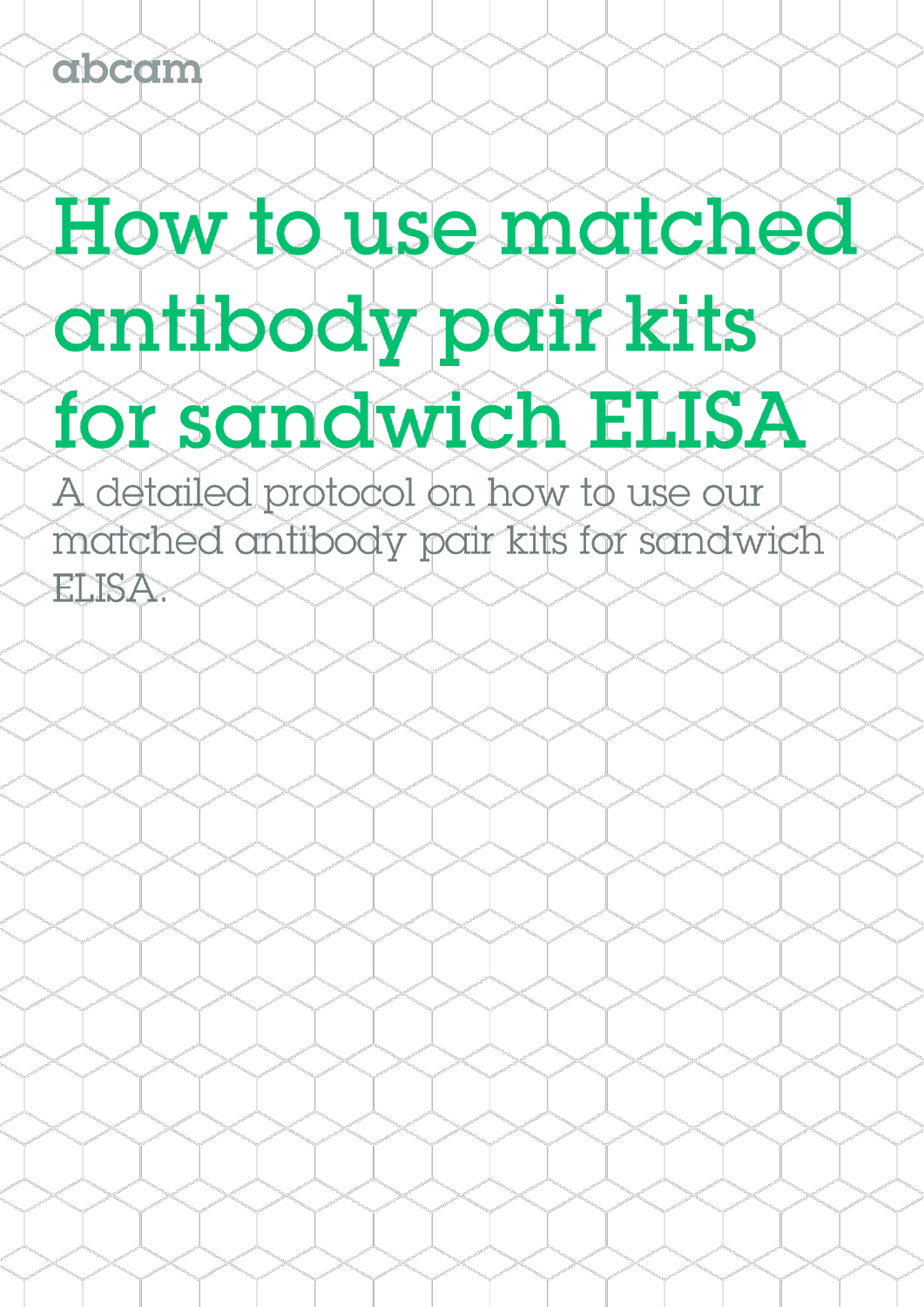#### gbcgm

Matched antibody pair kits include a capture and biotinylated detector antibody

Matched antibody pair and a calibrated protein standard. Kits are available in two sizes, with enough pair kits. reagents for either 2 or 10 x 96-well plates using a standard sandwich ELISA

Additional buffers and plates are required for the assay. An accessory pack can be purchased which includes all the reagents required to perform 10 x 96-well plates sandwich ELISA (ab210905).

### Protocol summary

- 1. Add Capture Antibody diluted in coating buffer.
- 2. Incubate and then wash.
- 3. Block non-specific protein interactions by incubating with blocking buffer and then wash.
- 4. Add standards, controls and samples to the plate in duplicate.
- 5. Incubate the plate and then wash.
- 6. Add Detection Antibody. Incubate and then wash.
- 7. Add HRP Streptavidin solution for detection. Incubate and then wash.
- 8. Detect by adding TMB substrate.
- 9. Add Stop solution.
- 10. Measure plate on a microplate reader at 450 nm for endpoint and/or 600 nm kinetically.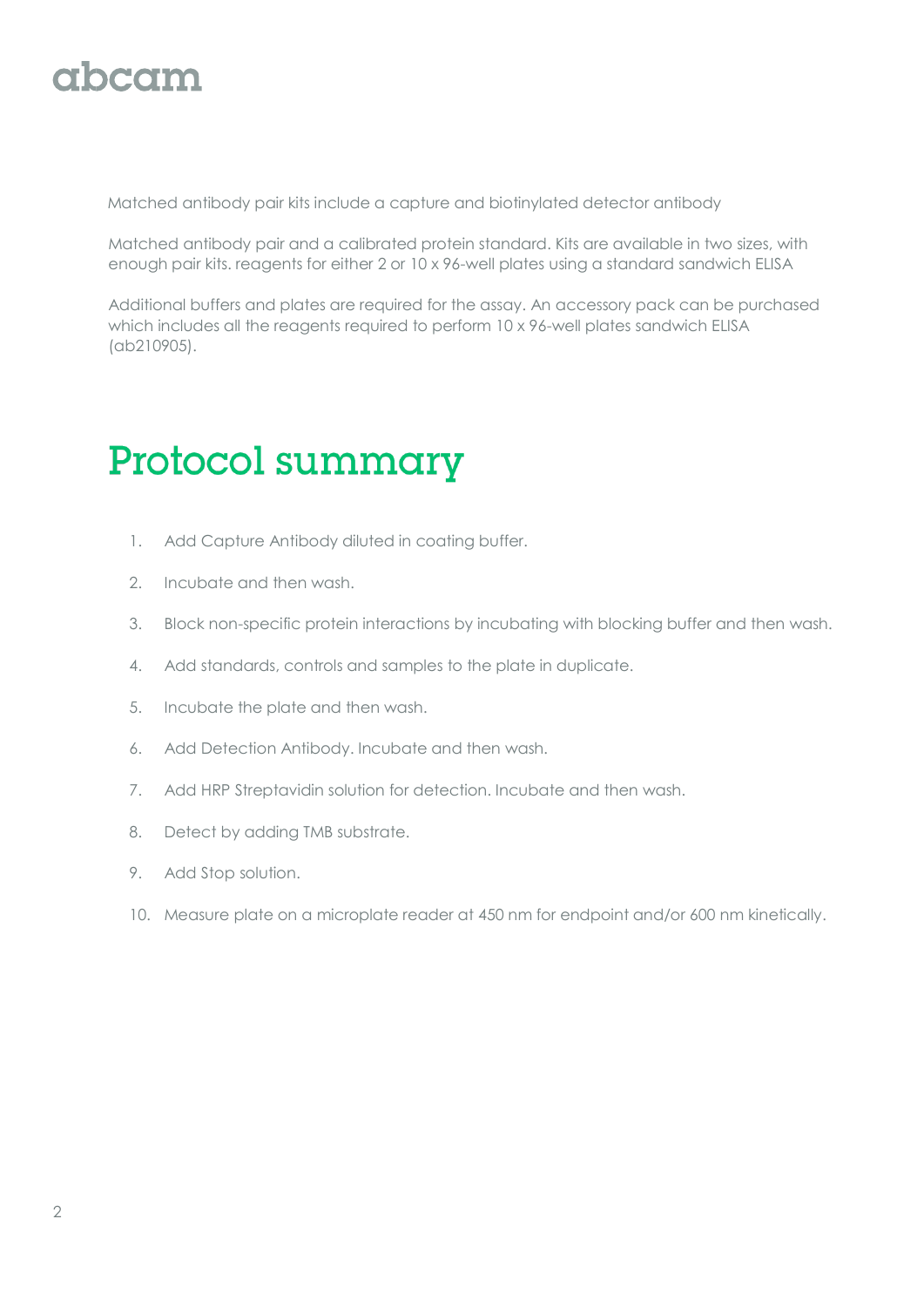#### Recommended reagents and consumables

- Matched Antibody Pair Kit ELISA Accessory Pack (10 x 96-well plates) (ab210905): containing Nunc™ MaxiSorp™ 96-well microplates, plate seals, Coating Buffer, 10X Wash Buffer, 10X Blocking Buffer, TMB and Stop Solution
- Nunc™ MaxiSorp™ 96-well plates (ab210903)
- Coating buffer 1X (ab210899) 35 mM NaHCO3, 15 mM Na2CO3, pH 9.6 without NaOH
- Blocking buffer 10X (ab210904)

Dilute in PBS to 1X: 1% BSA\*, 0.05% Tween® 20, in 1X PBS, pH7.2 - 7.4

\*We recommend ≥96% purity BSA as less pure BSA can increase background

- **Note:** 10X blocking buffer may contain precipitate. Mix well by vortex before use. Solution may be brought to room temperature to increase solubility. Precipitates have no negative effect on performance
- Wash Buffer 10X (ab206977)

Dilute in water to 1X: 0.05% Tween® 20 in 1X PBS

- TMB substrate (ab210902)
- Stop solution (ab210900): 4.9% orthophosphoric acid
- 10X Phosphate Buffered Saline (PBS) (ab128983)

Dilute in water to 1X: 0.14 M NaCl, 0.003 M KCl, 0.002 M KH2PO4, 0.01 M Na2HPO<sup>4</sup>

• Streptavidin-HRP Solution (ab210901), 50 μg/mL

Recommend diluting to 0.01-0.05 μg/mL in 1X Blocking Buffer

- Microcentrifuge tubes for dilution of standards
- Double distilled water (ddH<sub>2</sub>O)
- Optional: Protease Inhibitor Cocktail (ab65621)
- Optional: BCA Protein Quantification Kit (ab102536)

Nunc™ MaxiSorp™ are unregistered trademarks owned by Thermo Fisher Scientific. TWEEN® is a registered trademark of Croda International PLC PROCLIN® is a registered trademark of The Dow Chemical Company or an affiliated company of Dow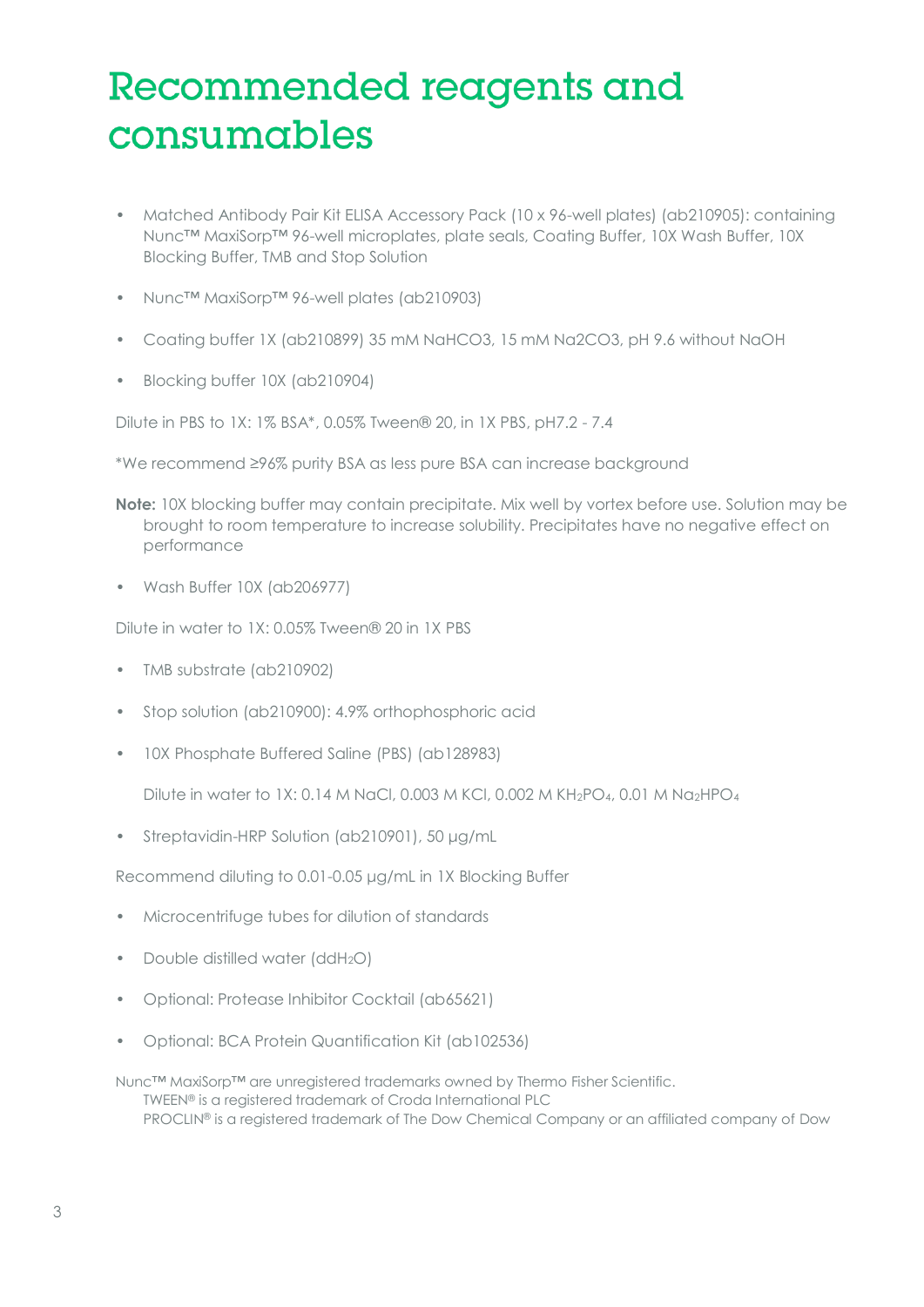## Detailed protocol

- 1. Add 50 µL of 2 µg/mL Capture antibody to each well of a 96-well of a high bind microplate (we recommend Nunc™ Maxisorp™ 96-well plate (ab210903)).
- 2. Seal the plate with a plate seal. Incubate the plate either overnight at 4°C or for 2 hours at room temperature on a plate rocker or shaker.
- 3. Wash plate three times with 350 uL of the recommended 1X Wash Buffer (ab206977). Remove liquid completely from last wash by tapping the plate vigorously against a pad of absorbent towels.
- 4. Reduce non-specific binding by adding 300 μL of 1X Blocking Buffer (ab210904) to each well, seal the plate and incubate either overnight at 4°C or for 2 hours at room temperature.
- 5. Repeat the wash procedure in step 2.
- 6. Plate can be used immediately after blocking or stabilized with Immunoassay 1X Blocking Buffer (ab171534) and stored at 4ºC.
- 7. Prepare serially diluted standards immediately prior to use. Prepare enough of the standard solutions for duplicate measurements of each concentration.
- 8. Reconstitute the protein standard sample by adding 100 µL ddH<sub>2</sub>O water. Gently mix at room temperature for 10 minutes to ensure that the protein is completely in solution. This is the Stock Standard Solution. Unused reconstituted protein standard should be aliquoted and stored -80ºC.

**Note:** Refer to the vial label to see the quantity of protein standard provided.

- 9. Label eight tubes, Standards #1-8.
- 10. To prepare Standard #1, dilute the Stock Standard in 1X Blocking Buffer to the highest concentration specified in the product datasheet. A seven-point standard curve using 2-fold serial dilutions in 1X Blocking Buffer is recommended.

**Note:** Each well will require 50 µL of standard. Prepare enough standard dilutions to allow for duplicate readings.

#### **Example of Stock standard and standard #1 preparation** Label states that 10 na protein standard is

provided.

Reconstitute in 100 μL H2O. Stock Standard concentration =100 ng/mL

Product states required Standard #1 concentration should be 1 ng/mL

Dilute Stock standard 100X by adding 10 μL of Stock Standard to 1 mL of 1X Blocking Buffer for Standard #1

Create rest of the two-fold dilution series in 1X Blocking Buffer.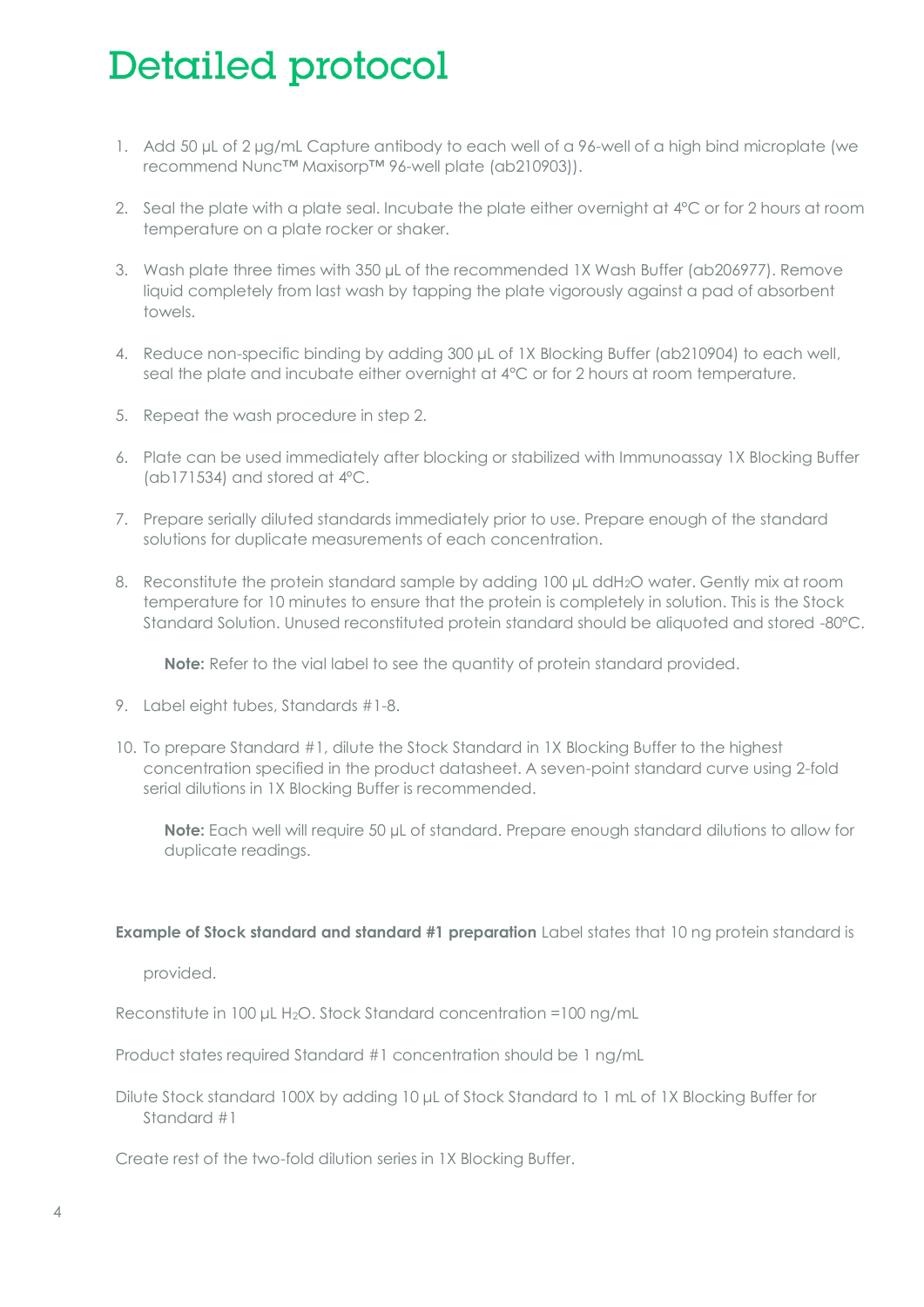- 11. Standard #8 is the Blank control (buffer only) and contains no standard protein.
- 12. Dilute the experimental sample with 1X Blocking Buffer. Dilute the sample so that the resulting concentration is within the dynamic range of the assay. Multiple sample dilutions using 1:2 dilution series is advised if the concentration of the target protein is unknown.
- 13. Add 50 μL diluted standard and samples to each well. Seal the plate and incubate for 2 hours at room temperature on a plate shaker set to 400 rpm.
- 14. Wash plate three times with 350 μL of 1X Wash Buffer (ab206977). Remove liquid completely from last wash by tapping the plate vigorously against a pad of absorbent towels.
- 15. Dilute Detector Antibody from stock concentration of 0.25 mg/mL to the suggested working concertation of 0.5 μg/mL in 1X Blocking Buffer (ab210904) or another appropriate diluent. Refer to the label to see the quantity of Detector Antibody provided.

**Note:** For best results, the concentration of detector antibody in the working solution may require optimization.

(See **[ELISA troubleshooting tips](https://www.abcam.com/protocols/elisa-troubleshooting-tips)** for more information.)

- 16. Repeat wash step as described as in step 14.
- 17. Add 50 μL of diluted HRP-Streptavidin solution (ab210901) diluted in 1X Blocking buffer to each well. Seal the plate and incubate for 1 hour at room temperature on a plate shaker set to 400 rpm.
- 18. Repeat wash step as described in step 14.
- 19. Add 100 μL of TMB Substrate to each well and incubate for up to 20 minutes in the dark on a plate shaker set to 400 rpm

**Note:** For best results, the incubation time requires optimization.

- 20. Add 100 μL of Stop Solution to each well. Shake plate on a plate shaker for 1 minute to mix. Plate can be read kinetically at 400 nm to monitor proper incubation time. (See **[ELISA troubleshooting](https://www.abcam.com/protocols/elisa-troubleshooting-tips)  [tips](https://www.abcam.com/protocols/elisa-troubleshooting-tips)** for more information)
- 21. Measure the plate at 450 nm.
- 22. Analyze the data as described below.